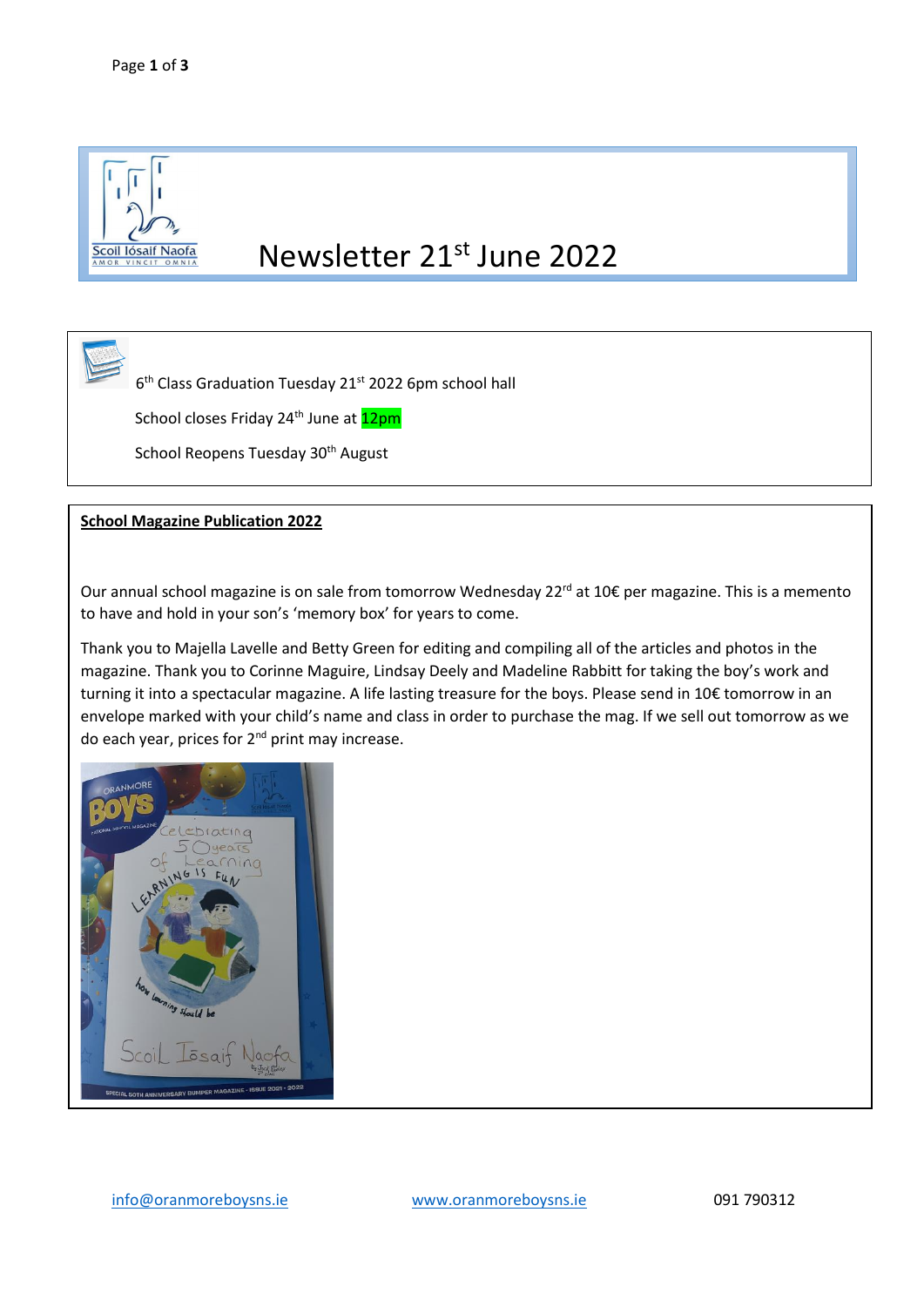6 th Class GRADUATION 6pm – school hall



Congratulations to all of our 6<sup>th</sup> class boys who are graduating from Scoil Iósaif Naofa today

It's a big milestone for these boys and we wish them well in their future endeavours. Goodbye to all the families who are finishing up in Scoil Iósaif Naofa this year. Thank you for your support over the last number of years. We hope you have wonderful happy memories of your son's time in Scoil Iósaif Naofa.

## **School Uniforms**

֖֖֚֚֚֬

St Vincent De Paul – Charity Shop Oranmore

Please drop off any second hand uniforms that your son may have grown out of and is in good, wearable condition to the **charity shop in the village**. Second hand Uniforms will be available to buy from the charity shop over the summer months.

<https://www.theschoolwearcentre.ie/>

Uniforms can be purchased from School Wear Centre- see link above.

\*\*\* A new schoolwear provider GM designwear is now located in Claregalway - contact sales@gmdesignwear.ie Mob: 087 2873553, see flyer attached.

## Board of Management / Parents Association

Thank you to our wonderful BOM and our Parents Association for all their hard work and commitment shown to the school throughout the school year. As two voluntary bodies their interest in supporting the school is commendable and appreciated. Without question all children in our school benefit from the positive working relationships we strive to nurture with members of a BOM and PA.